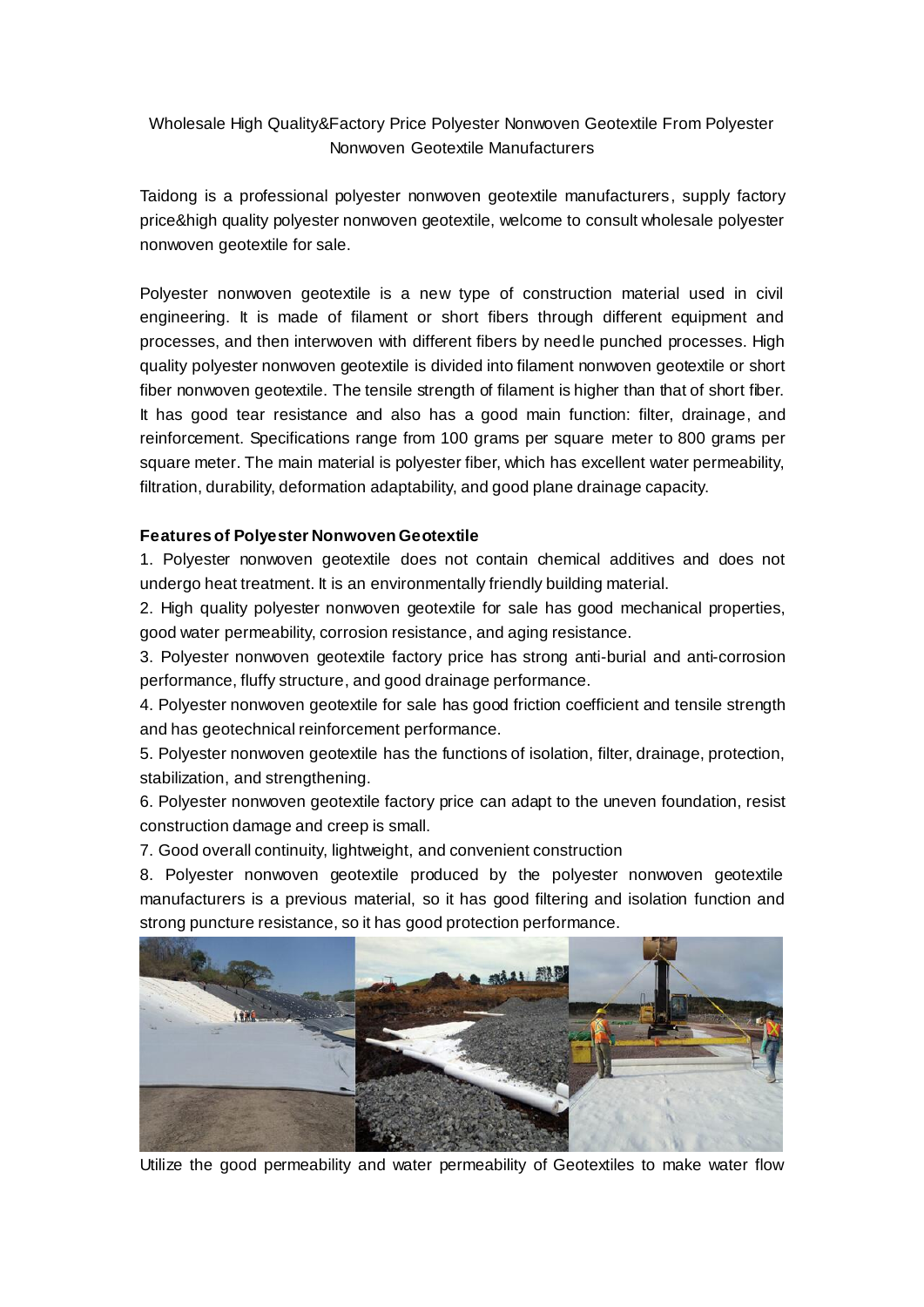through, so as to effectively intercept sand loss; polyester nonwoven geotextile produced by the polyester nonwoven geotextile manufacturers has good water conductivity. It can form drainage channels inside the soil and drain excess liquids and gases out of the soil structure.

Use Geotextiles to enhance the tensile strength and deformation resistance of soil, enhance the stability of building the structure, and improve the quality of soil; effectively diffuse, transfer or decompose the concentrated stress to prevent the soil from being destroyed by external forces. Prevent the mixing of sand, gravel, soil, and concrete in the upper and lower layers; the mesh is not easy to clog. The mesh structure formed by the amorphous fiber tissue has the characteristics of strain and movement. High permeability can maintain good permeability under the pressure of soil and water.

Taidong is a professional China high quality polyester nonwoven geotextile manufacturers, supply factory price&high quality polyester nonwoven geotextile, if you want to wholesale polyester nonwoven geotextile factory price, welcome to consult polyester nonwoven geotextile for sale.

### **Parameters of Polyester Nonwoven Geotextile**

**Weight:** 100g/m2 -800g/m2 (customized) **Width:** 1m – 6m (customized) **Length:** 20m-200m (customized) **Color:** black, white, grey, green, etc.

| <b>Mechanical Properties</b>                                      | Weight                                  | g/m2          | 100                                 | 150  | 200  | 250 | 300  | 350  | 400  | 450  | 500  | 600  | 800  |
|-------------------------------------------------------------------|-----------------------------------------|---------------|-------------------------------------|------|------|-----|------|------|------|------|------|------|------|
|                                                                   | Weight<br>Variation                     | $\frac{0}{0}$ | -8                                  | -8   | -8   | -8  | $-7$ | $-7$ | $-7$ | $-7$ | $-6$ | $-6$ | $-6$ |
|                                                                   | Thickness                               | mm            | 0.9                                 | 1.3  | 1.7  | 2.1 | 2.4  | 2.7  | 3    | 3.3  | 3.6  | 4.1  | 5    |
|                                                                   | Width<br>Variation                      | %             | $-0.5$                              |      |      |     |      |      |      |      |      |      |      |
|                                                                   | Break<br>Strength(MD<br>and XMD)        | kN/m          | 2.5                                 | 4.5  | 6.5  | 8   | 9.5  | 11   | 12.5 | 14   | 16   | 19   | 25   |
|                                                                   | Break<br>Elongation                     | $\frac{0}{0}$ | $25 - 100$                          |      |      |     |      |      |      |      |      |      |      |
|                                                                   | <b>CBR Burst</b><br>Strength $\geq$     | kN            | 0.3                                 | 0.6  | 0.9  | 1.2 | 1.5  | 1.8  | 2.1  | 2.4  | 2.7  | 3.2  | 4    |
|                                                                   | Tear Strength<br>$\geq$ (MD and<br>XMD) | kN            | 0.08                                | 0.12 | 0.16 | 0.2 | 0.24 | 0.28 | 0.33 | 0.38 | 0.42 | 0.5  | 0.6  |
| MD=Machine Direction Strength CD=Cross Machine Direction Strength |                                         |               |                                     |      |      |     |      |      |      |      |      |      |      |
| <b>Hydraulic Properties</b>                                       | Sieve Size<br>O90                       | mm            | $0.07 - 0.20$                       |      |      |     |      |      |      |      |      |      |      |
|                                                                   | Coefficient of<br>Permeability          | cm/s          | $(1.0-9.9) \times (10-1 \sim 10-3)$ |      |      |     |      |      |      |      |      |      |      |

#### Short fiber non woven geotextile technical data